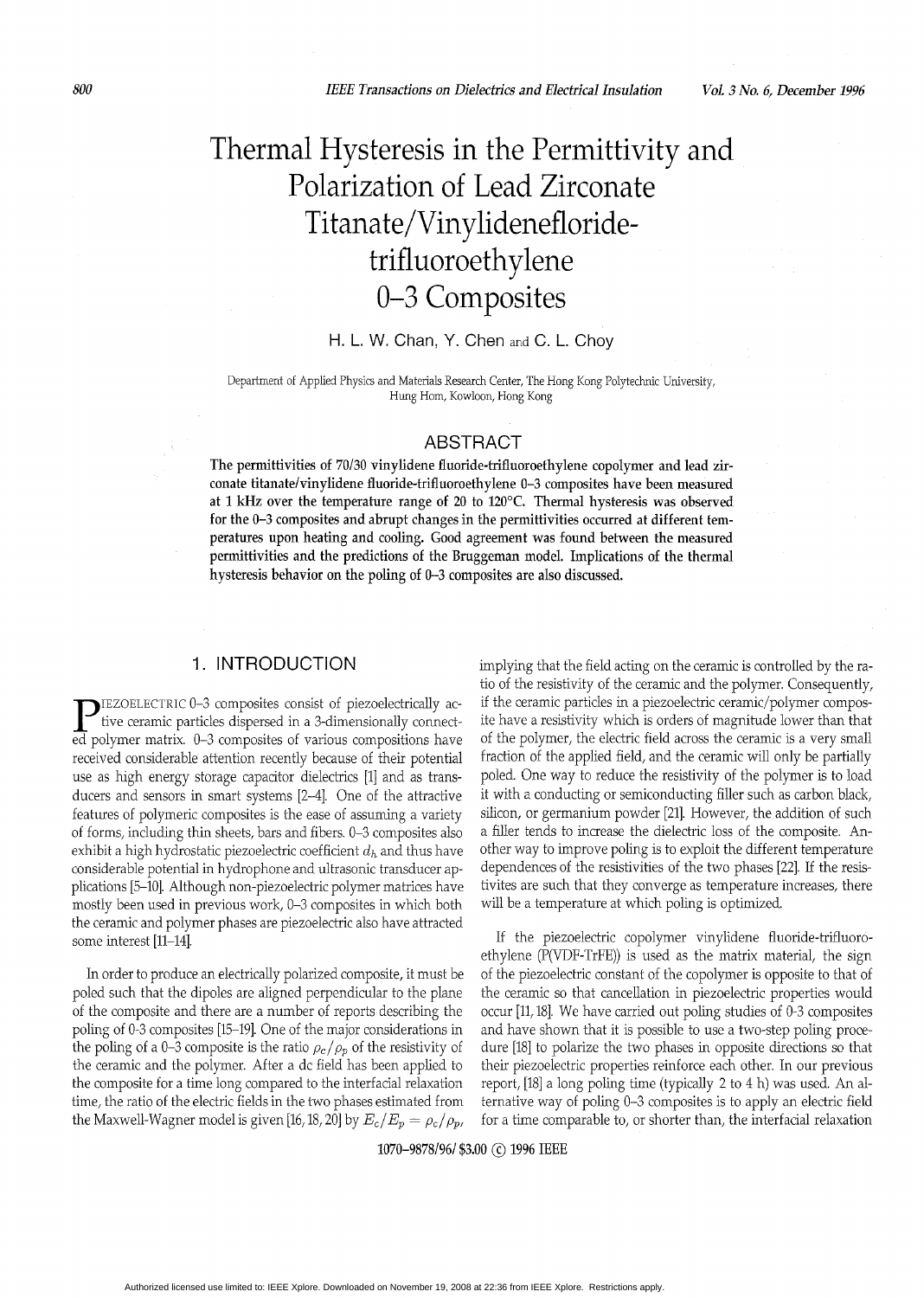

Figure 1. (a) Permittivities of 0-3 composites with different volume fractions of ceramic  $\phi$  as functions of temperature upon heating. 1:<br>  $\phi = 1, 2$ :  $\phi = 0.67, 3$ :  $\phi = 0.56, 4$ :  $\phi = 0.49, 5$ :  $\phi = 0.37, 6$ :<br>  $\phi = 0.28, 7$ :  $\phi = 0.17, 8$ :  $\phi = 0.09, 9$ :  $\phi = 0$ . (b) Permittivities of 3 composites with different volume fractions of ceramic  $\phi$  as functions of temperature upon cooling.

time  $\tau$  which is given by [20]

$$
\tau = \frac{\varepsilon_o[\varepsilon_p \phi + \varepsilon_c (1 - \phi)]}{\sigma_c (1 - \phi) + \sigma_p \phi} \tag{1}
$$

where  $\varepsilon_o$  is the permittivity of free space,  $\sigma = 1/\rho$  is the conductivity and  $\varepsilon$  the permittivity of the composite sample.  $\phi$  is the volume fraction of ceramic, and the subscripts *p* and *c* denote the polymer and the ceramic phase, respectively. This can be achieved by increasing the voltage acting on the sample from  $0$  to  $+V$ , maintaining the voltage at  $V$  for a time shorter than the relaxation time  $\tau$  and then decreasing the voltage from  $+V$  to 0, and this procedure is repeated for several times. During this process, the field experienced by each phase will be governed by the permittivities of the constituent phases [20,23]. Therefore, the permittivities of the ceramic and the composite must be known in order to estimate the electric field experienced by the ceramic particles inside



Figure 2. Thermal hysteresis in the permittivities of PZT/P(VDF-TrFE) 0-3 composite with different voulme fractions of ceramic  $\phi$ . 1:  $\phi = 1,2~\phi = 0.67,3~\phi = 0.49,4~\phi = 0.09,5~\phi = 0.7$  he filled and open symbols correspond to heating and cooling, respectively. heating and cooling

#### the composite.

The permittivities of P(VDF-TrFE) copolymers have been reported by previous workers [24,25]. In the present work, a detailed investigation of the permittivities of the ceramic, copolymer, and 0-3 composites is reported and the implication for the poling of 0-3 composites is discussed.

### 2. FABRICATION Of **0-3** COMPOSITES

The P(VDF-TrFE) copolymer supplied by Atochem North America Inc. has a nominal TrFE content of 30%. The endotherm of the as-received copolymer pellets was measured on a Perkin Elmer DSC7 differential scanning calorimeter at a heating rate of 10°C /min. The Curie transition temperature for the first heating  $(T_c^{\uparrow})$ is 100 $\degree$ C and the Curie transition temperature on cooling  $(T_c^{\downarrow})$  is  $\sim 60^{\circ}$ C.

The lead zirconate titanate (PZT) powder was supplied by Zhongshan University in China. The copolymer pellets were first dissolved in methyl-ethyl-ketone (MEK), and then a suitable amount of ceramic powder was blended into the solution. The mixture was then poured onto a petri-dish and, after evaporation of the solvent, the mixture was crushed into small pieces. Then the composite was molded into disks by hot pressing at 200°C in a compression molding machine. The composites disks have a diameter of 12.5 mm and thicknesses ranging from 0.5 to 0.9 mm.

### 3. PERMITTIVITY MEASUREMENTS

The relative permittivity  $\varepsilon'$  and dielectric loss  $\varepsilon''$  of the unpoled 0-3 composite samples were determined by measuring the capacitance *C* and dissipation *D* (loss tangent tan  $\delta$ ) at 1 kHz using a HP4194 **A** impedance analyzer. The sample was heated or cooled at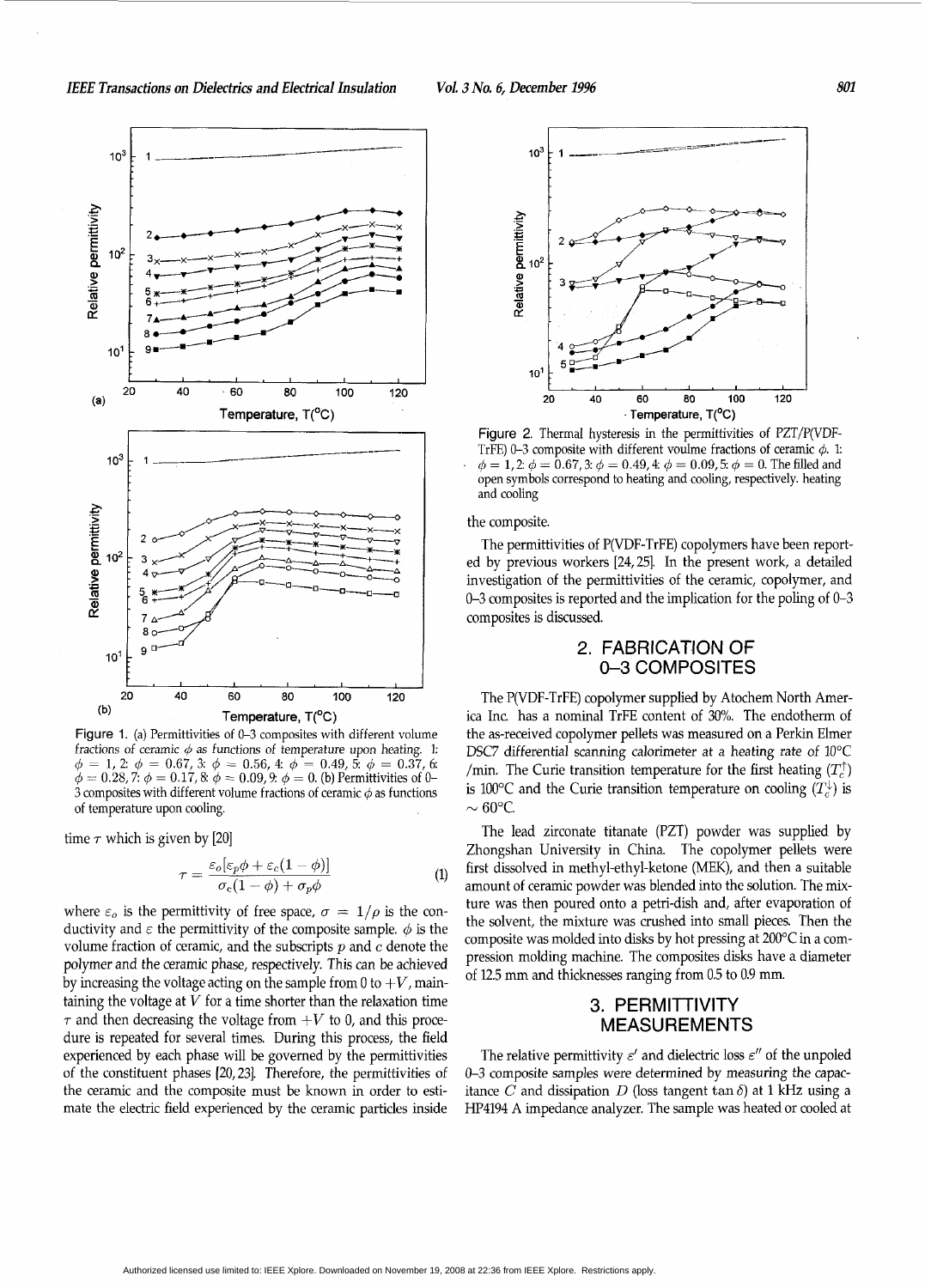

Figure 3. SEM micrographs ( $\times$ 2000) for PZT/P(VDF-TrFE) composites with different volume fractions of ceramic  $\phi$ . (a)  $\phi = 0.09$ , (b)  $\phi = 0.49$ , (c)  $\phi = 0.67$ .

a rate of  $\sim 1$  K/min in a temperature controlled oven until a certain temperature was reached, and then kept at that temperature for half an hour before a measurement was made. The resulting permittivities for various volume fractions of ceramic are shown as functions of temperature in Figure 1. Figure 1(a) shows that the relative permittivity of the ceramic is  $\sim 1000$  at 30°C and it increases with temperature. For the copolymer, a relaxation peak was observed near the Curie temperature upon heating  $(T_c^{\uparrow} \sim 100^{\circ} \text{C})$ but the peak becomes less conspicuous as the volume fraction of ceramic  $\phi$  increases. Figure 1(b) shows the permittivities upon cooling. A relaxation peak occurs near the Curie transition temperature upon cooling  $(T_c^{\uparrow} \sim 60^{\circ}C)$  and the peak also becomes shallower as  $\phi$  increases. If the heating and the cooling curves are plotted together (Figure 2), a thermal hysteresis loop is observed not only

for the copolymer [24,25] but also for the 0-3 composites. When the copolymer is heated, the sample is ferroelectric below  $T_c^{\dagger}$  and the permittivity increases with temperature. At temperatures above  $T_c^{\uparrow}$ ,  $\varepsilon_p$  becomes fairly constant and equal to the value of  $\varepsilon_p$  for the para-electric phase. Upon cooling, the permittivity remains fairly constant (with a value characteristic of the paraelectric phase) until  $T_c^{\downarrow}$  is reached. Then it decreases with temperature and returns to its original value at room temperature. In a composite, which is a mixture of the two phases, thermal hysteresis only occurs in the copolymer phase. Hence as the amount of copolymer decreases, the thermal hysteresis becomes less conspicuous.

### 4. COMPARISON WITH THE BRUGGEMAN MODEL

Figures 3(a) to (c) show scanning electron micrographs of the fracture surfaces of composites with ceramic volume fractions of 0.09, 0.49 and 0.67, respectively. It is seen that the ceramic particles are roughly spherical and are dispersed quite uniformly in the polymer matrix. Therefore the permittivities of the composites can be understood in terms of the Bruggeman equation [20,26]

$$
\frac{\varepsilon_c - \varepsilon}{(\varepsilon)^{1/3}} = \frac{(1 - \phi)(\varepsilon_c - \varepsilon_p)}{(\varepsilon_p)^{1/3}}\tag{2}
$$

where  $\varepsilon_c$ ,  $\varepsilon_p$  and  $\varepsilon$  are the permittivities of the ceramic, copolymer and composite, respectively. In the derivation of Equation (Z), it is assumed that the concentration of the dispersed spherical particles is gradually changed by infinitesimal increments, and simultaneously the permittivity of the medium around a particle slowly changes from  $\varepsilon_p$  to  $\varepsilon$ .

Since the ceramic, copolymer and composite exhibit dielectric losses, the quantities  $\varepsilon_c$ ,  $\varepsilon_p$  and  $\varepsilon$  are complex and can be written as

$$
\varepsilon_c = \varepsilon_c' (1 - i \tan \delta_c) \tag{3}
$$

$$
\varepsilon_p = \varepsilon_p'(1 - i \tan \delta_p) \tag{4}
$$

$$
\varepsilon = \varepsilon'(1 - i \tan \delta) \tag{5}
$$

where the real quantities  $\varepsilon'_{c}$ ,  $\varepsilon'_{p}$  and  $\varepsilon'$  are now called the permittivities, and  $\tan \delta_c$ ,  $\tan \delta_p$  and  $\tan \delta$  are the corresponding loss tangents. Since the loss tangents are small  $(< 0.05)$ , we expand Equation (2) in powers of the loss tangents and and keep only terms up to the first order. Then the permittivity  $\varepsilon'$  and loss  $\varepsilon'' = \varepsilon' \tan \delta$ of a composite are given by

$$
\frac{\varepsilon_c' - \varepsilon'}{(\varepsilon')^{1/3}} = \frac{(1 - \phi)(\varepsilon_c' - \varepsilon_p')}{(\varepsilon_p')^{1/3}}\tag{6}
$$

$$
\varepsilon'' = \frac{(\varepsilon_c' - \varepsilon')( \varepsilon_c' + 2\varepsilon_p') \varepsilon'}{(\varepsilon_c' - \varepsilon_p') (\varepsilon_c' + 2\varepsilon') \varepsilon_p'} \varepsilon_p'' + \frac{3(\varepsilon' - \varepsilon_p') \varepsilon'}{(\varepsilon_c' - \varepsilon_p') (\varepsilon_c' + 2\varepsilon')} \varepsilon_c'' \quad (7)
$$

Figures 4(a) to (c) show the comparisons between the observed permittivities  $\varepsilon'$  and the predictions of the Bruggeman model (Equation (6)) for the composites at 30, 80 and 100°C (upon heating), respectively. The predictions of the parallel and series models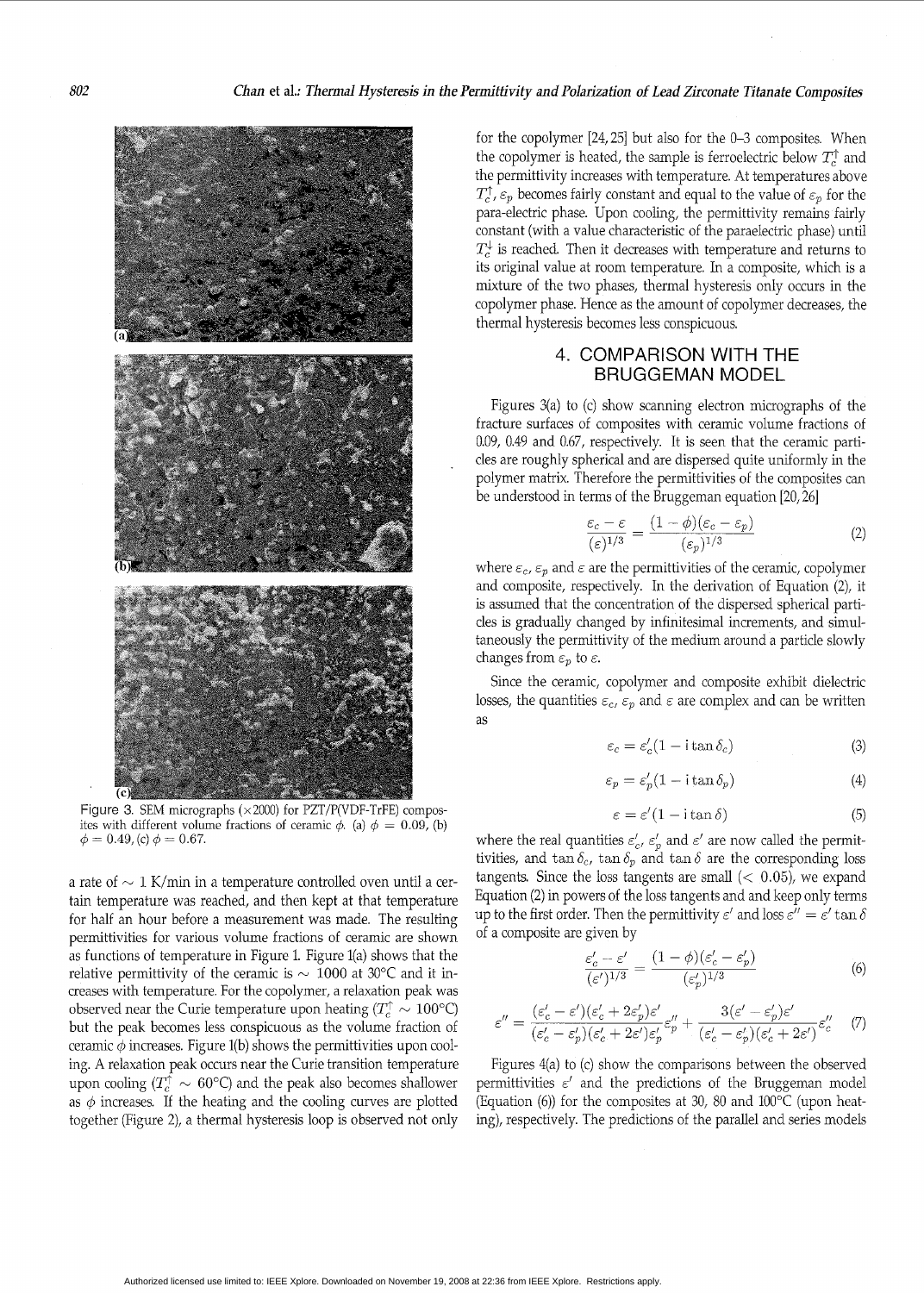

Figure 4. (a) Permittivity of PZT/P(VDF-TrFE) 0-3 composites as a function of the volume fraction of ceramic  $\phi$  at 30°C upon heating. (b) Permittivity of PZT/P(VDF-TrFE) 0-3 composites as a function of the volume fraction of ceramic  $\phi$  at 80°C upon heating. (c) Permittivity of PZT/P(VDF-TrFE) 0-3 composites as a function of the volume fraction of ceramic  $\phi$  at 100°C upon heating. Experimental data (<sup>o</sup>), 1: Series model, 2: Parallel model, 3: Bruggeman model prediction (Equation (6))

are also plotted in these Figures. It is clear that the upper and lower bounds calculated from the parallel and series models are too wide to provide an accurate estimate of the permittivity. On the other hand, the Bruggeman model agrees reasonably well with the experimental data and thus can be used to predict the permittivity.

[Figure 5](#page-4-0) shows a comparison of the observed dielectric loss  $\varepsilon$ " with the prediction of Equation (7). Although the experimental data show some scatter it is clear that the Bruggeman equation also provides reasonably accurate description of the dielectric loss.

## 5. ESTIMATION OF THE ELECTRIC FIELD ACTING ON THE CERAMIC PARTICLES INSIDE A COMPOSITE

When an electric field *E,* is applied to a composite containing a sphere of permittivity  $\varepsilon_c$  embedded in a continuous medium of permittivity  $\varepsilon$ , the local or internal field  $E_c$  experienced by the spherical particle is given by [27], **DE A COMPOSI**<br> *E<sub>o</sub>* is applied to a comp<sub>c</sub> embedded in a contin<br>
or internal field *E<sub>c</sub>* exp<br>
by [27],<br>  $E_c = \frac{3\varepsilon E_o}{2\varepsilon + \varepsilon_c}$ <br>
determined either expe

$$
E_c = \frac{3\varepsilon E_o}{2\varepsilon + \varepsilon_c} \tag{8}
$$

The value of  $\varepsilon$  can be determined either experimentally or by calculation using a suitable model. Since there is good agreement between experimental values and the predictions from the Bruggeman model, the permittivities calculated using Equation (6) were inserted into (8) to estimate *E,.* Values of the local field coefficient  $E_c/E_o$  for three different volume fractions of ceramic ( $\phi = 0.09$ , 0.17 and 0.67) were calculated and are shown in [Figure 6.](#page-4-0) The relation between the electric field ratio (or local field coefficient) and the poling of 0-3 composites is discussed in the next Section.

# 6. 0-3 COMPOSITE POLING

The calculated local field coefficient *E,/ E,* also exhibits thermal hysteresis. With proper heat treatment, it is possible to make use of the thermal hysteresis effect to maximize the poling field *E,*  experienced by the ceramic particles. For example, it is seen from

Table 1. Results on 0-3 composite poling. Poling temperature 110°C.

| Ceramic   | Appl.field |       |        | Ceramic      |
|-----------|------------|-------|--------|--------------|
| vol.frac. | $E_0$      | $E_c$ | $\tau$ | poling ratio |
|           | kV/mm      | kV/mm | S      |              |
| 0.09      | 26.9       | 3.2   | 10     | 0.52         |
| 0.17      | 28.6       | 4.0   | 6      | 0.52         |
| $_{0.67}$ | 8.0        | 3.7   | 0.7    | 0.70         |

Figure 6 that if we first heat the composite with  $\phi = 0.09$  or  $0.17$  to  $110^{\circ}$ C, cool it to  $60^{\circ}$ C and then apply an electric field, the ceramic particles would experience close to 20% of the total field. For these two composites, the highest applied electric field  $E<sub>o</sub>$  without breakdown is  $\sim 27$  kV/mm, hence  $E_c \sim 5$  kV/mm, which will be high enough to pole the ceramic. It was found experimentally that the highest applied electric field without breakdown becomes smaller as  $\phi$  increases. However, the  $E_c/E_o$  ratio increases as  $\phi$ increases and is as high as 0.5 for  $\phi = 0.67$ . This overcomes the effect of the lower applied field.

Experimentally, three composite samples with  $\phi = 0.09, 0.17$ and 0.67 were heated to 110°C (above  $T_c^{\dagger}$  of the copolymer) and then poled by increasing the applied voltage manually from 0 to  $+V$  and almost immediately decreasing the applied voltage from  $+V$  to 0. This procedure was repeated for five times and it took  $\sim$  1.5 min to complete the whole poling process. As the estimated local electric field  $E_c$  was high enough (Table 1) at 110 $\rm ^{\circ}$ C, we chose not to pole the sample upon cooling to 60°C. The electric field was switched off at 110°C and then the samples were cooled to room temperature. This ensured that the copolymer phase was not poled and the piezoelectric properties of the samples was contributed only by the ceramic. The poling (or polarization) ratio  $\alpha$  of the ceramic was calculated from the peak heights of the (200) and (002) X-ray reflections associated with the PZT ceramic using the relation [16, 28]

$$
\alpha = \frac{I_{002}}{I_{002} + I_{200}}\tag{9}
$$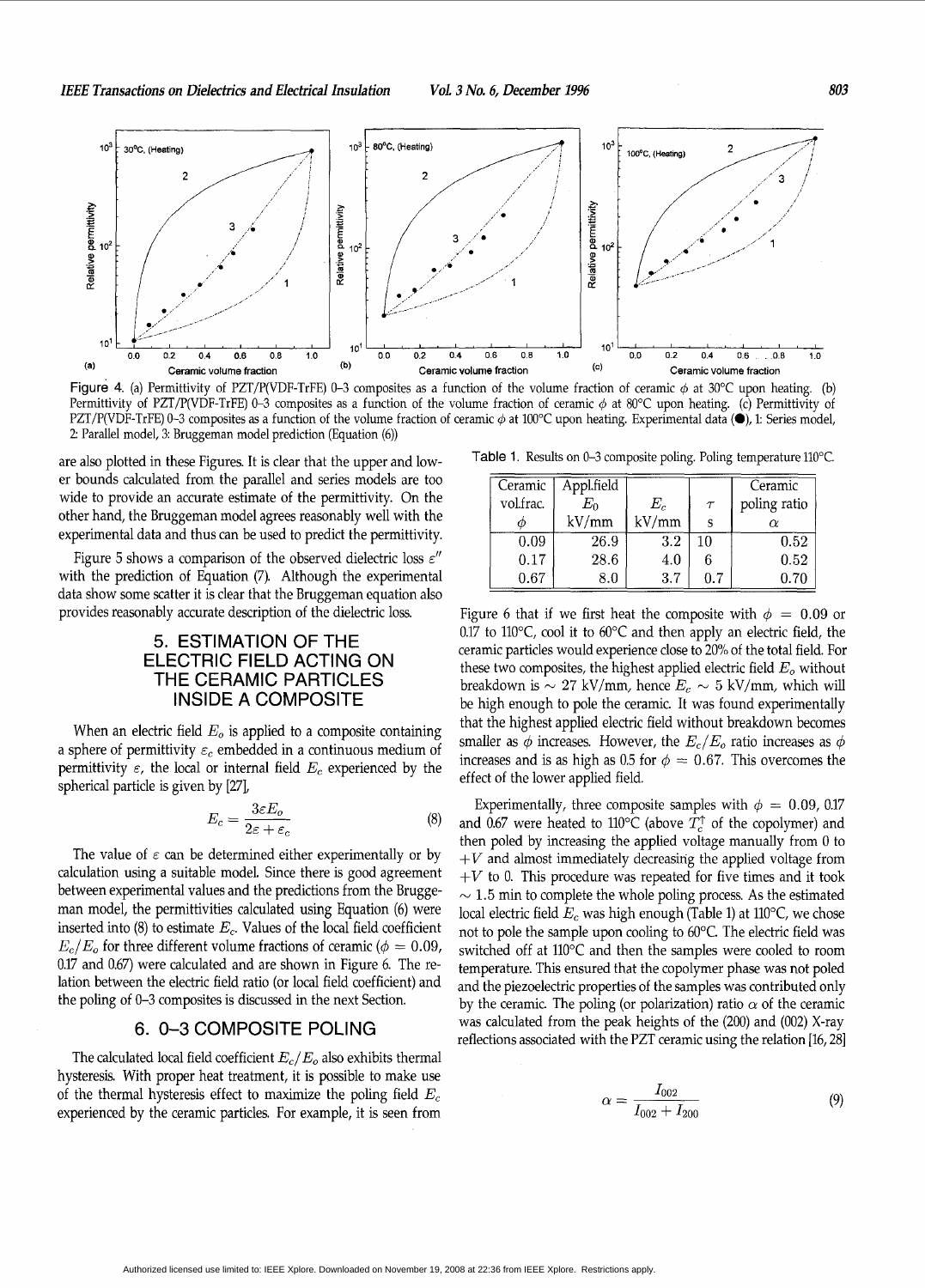<span id="page-4-0"></span>where  $I_{002}$  and  $I_{200}$  are the intensities of the (002) and (200) reflections, respectively. A domain shift of 180°, i.e. from anti-parallel to parallel to the applied field, would not affect the diffraction pattern because there would be no change in the population of diffracting lattice planes. The X-ray pattern cannot tell the difference before and after a 180° rotation of polar axes, hence Equation (9) is only an approximate expression. For a fully poled ceramic,  $\alpha \approx 0.8$  [16].



**Figure 5.** Dielectric loss ( $\varepsilon'' = \varepsilon' \tan \delta$ ) of PZT/P (VDF-TrFE) 0-3 composites as a function of the volume fraction of ceramic  $\phi$  upon heating and Bruggemen model prediction (dotted lines, Equation (7)). 1:  $100^{\circ}C$ , 2:  $80^{\circ}C$ , 3:  $30^{\circ}C$ .



Figure 6. Local field coefficient  $(E_c/E_o)$  calculated as a function of temperature using Equations (6) and (8) upon heating and cooling of three PZT/P(VDF-TrFE) 0-3 composites. The filled and open symbols correspond to heating and cooling, respectively.

Table 1 shows the magnitudes of the electric field  $E<sub>o</sub>$  applied to the samples, the relaxation time  $\tau$  at 110°C calculated using Equation (1), the field across the ceramic phase as predicted by the Bruggeman model and the resulting ceramic poling ratio  $\alpha$ . These results show that by using a varying electric field, it is possible to pole the ceramic inside a 0-3 composite. The two composites with low volume fractions of ceramic have  $\alpha = 0.52$  while the composite with  $\phi = 0.67$  is almost fully poled ( $\alpha = 0.7$ ). In order to fully polarize the ceramic, the time spent at the peak voltage  $V$  is quite critical. As the volume fraction of ceramic decreases,  $\tau$  becomes larger, so the peak voltage must be applied for a longer period of time in order to improve the poling ratio.

We are now automating the poling equipment to enable the cycling of the poling field at a pre-determined rate. Once an effective way of poling the ceramic particles has been developed, the next step is to polarize the copolymer matrix in the same direction as or in the opposite direction to the polarization of the ceramic and to measure the piezoelectric and pyroelectric properties of the composites. We are also exploring various means of estimating the degree of poling in the copolymer matrix and more experimental poling studies will be reported in the future.

### 7. DISCUSSION AND **CONCLUSION**

THE permittivities of PZT ceramic, 70/30 P(VDF-TrFE) copolymer and PZT/P(VDF-TrFE) 0-3 composites with various volume fractions of ceramic  $\phi$  have been determined from 20 to 120 °C. The permittivity of the composites exhibits a thermal hysteresis behavior which is reported here for the first time. The measured permittivities and dielectric loss agree quite well with the predictions of the Bruggeman model. The local field coefficients of the composites were calculated as functions of temperature. The magnitude of the local field coefficient indicates that it is possible to pole the ceramic particles inside a 0-3 composite if we apply a sufficiently high electric field to the composite for a time comparable to or shorter than the interfacial relaxation time of the system. This poling method has a distinct advantage in that it is quicker than poling the sample in the resistivity controlled regime and is easier to apply. By choosing an appropriate thermal treatment before poling, it is possible to pole the ceramic inside a 0-3 composite for all values of  $\phi$ .

### **ACKNOWLEDGMENT**

The authors would like to thank Dr. F. G. Shin for helpful discussions. Financial supports from the Hong Kong Polytechnic University internal grant and the Hong Kong Research Grant Council (RGC) are also acknowledged.

#### **REFERENCES**

- [1] D. K. Das-Gupta and K. Doughty, "Polymer-ceramic Composite Materials with High Permittivities", Thin Solid Films, Vol. 158, pp. 93-105, 1988
- [2] G. R. Ruschau, R. E. Newnham, J. Runt, and B. E. Smith, "0-3 ceramic/polymer composite chemical sensors", Sensors and Actuators, Vol. 20, pp. 269-275, 1989.
- [3] J. P. Dougherty and Y. Chen, "Tailoring Materials for Smart Applications", in Proc. 2nd Intl. Conf. on Intelligent Materials (ICIM 94), June, 1994, Williamsburg, VA, pp. 462-473.